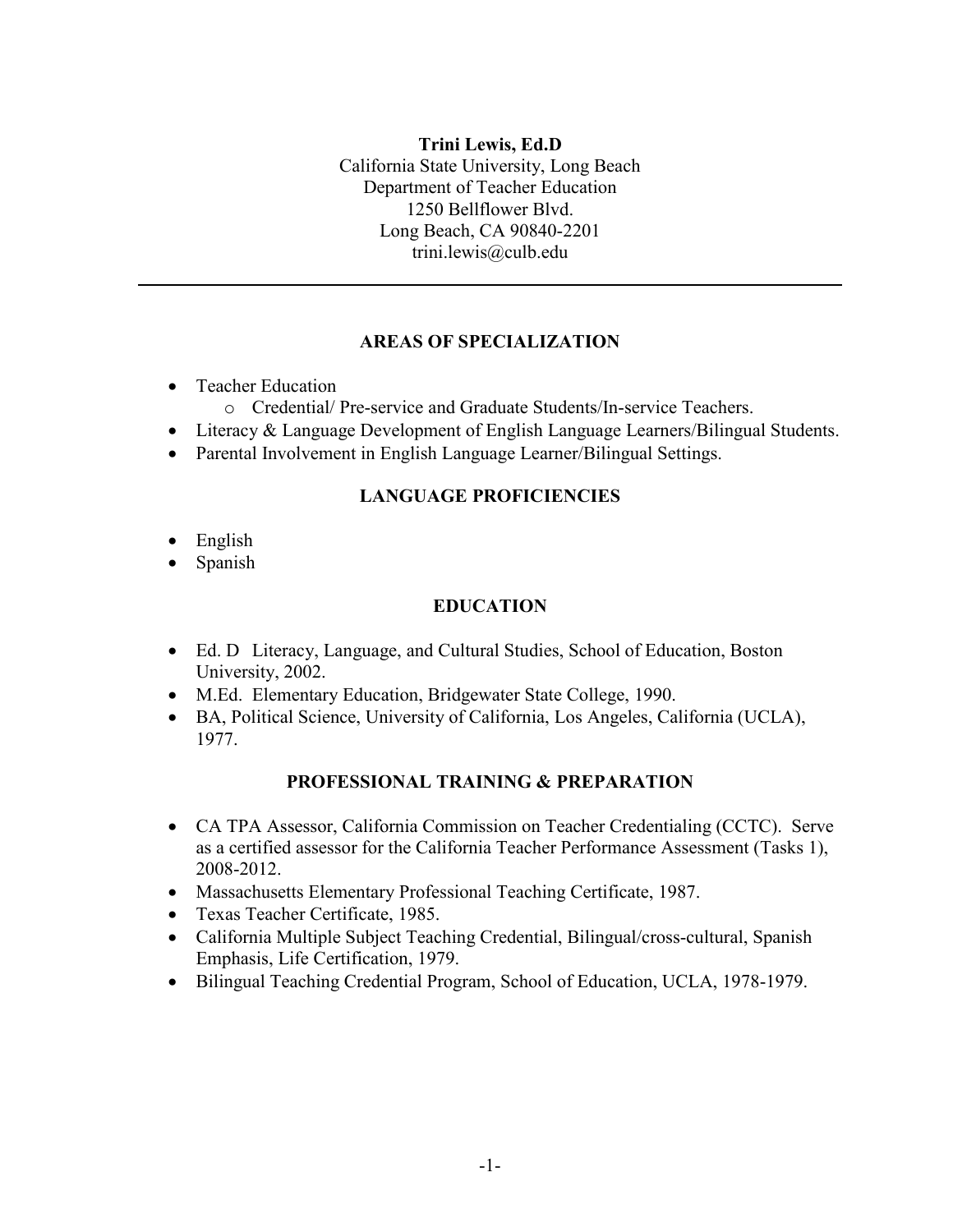### **STUDENT TEACHER SUPERVISORY EXPERIENCE**

- Student Teacher Supervisor, California State University, Long Beach (CSULB), CA, Multiple Subject Credential Program (MSCP) – Elementary School Emphasis and Bilingual Cross-Cultural Language and Academic Development Program (BCLAD) – Elementary School Emphasis-Spanish-speaking, 2004-2008.
- Student Teacher Supervisor, Boston University, Boston, MA, 1995-1998.

### **COLLEGE AND UNIVERSITY TEACHING & RESEARCH EXPERIENCE**

- Associate Professor, Department of Teacher Education, College of Education, California State University, Long Beach (CSULB), 2007-Present
- Assistant Professor, Department of Teacher Education, College of Education, California State University, Long Beach (CSULB), 2003-2007.
- Lecturer, Tufts University, Medford, MA, 2002.
- ESL Instructor, Dean College, Franklin, MA, 1997-1998.
- Program Analyst and Research Associate, Center for Policy Analysis, University of Massachusetts, North Dartmouth, MA, 1996-2000.
- Research assistant, Intergenerational Literacy Project, Boston University, Boston, MA, 2004-2006.

### **ADMINISTRATIVE EXPERIENCE**

• Coordinator of Master of Arts in Education, Option in Dual Language Development, 2009-Present.

As the DLD MA coordinator, I provide program leadership, schedule courses in collaboration with TED Chair, recruit annual student cohorts, organize and provide orientation meetings, monitor program outcomes and implementation of assessment plan, write comprehensive exam questions and rubric in consultation with faculty and oversee procedures for the comprehensive exam, write end-of-the-year assessment report of program outcomes, advise students, organize and conduct annual advisory board meetings, plan and organize DLD annual symposium, plan and organize DLD speaker's events and other related activities.

### **COURSES TAUGHT IN MULTIPLE AND SINGLE SUBJECT CREDENTIAL PROGRAMS**

• Teaching and Learning in a Democratic Society (CSULB-MSCP/EDEL 380, 3 units)

Professional, historical, social, philosophical, legal, and political concepts and issues related to K-8 education in contemporary society. Includes 45 hours of fieldwork. Required prerequisite for admission to the Multiple Subject Credential Program.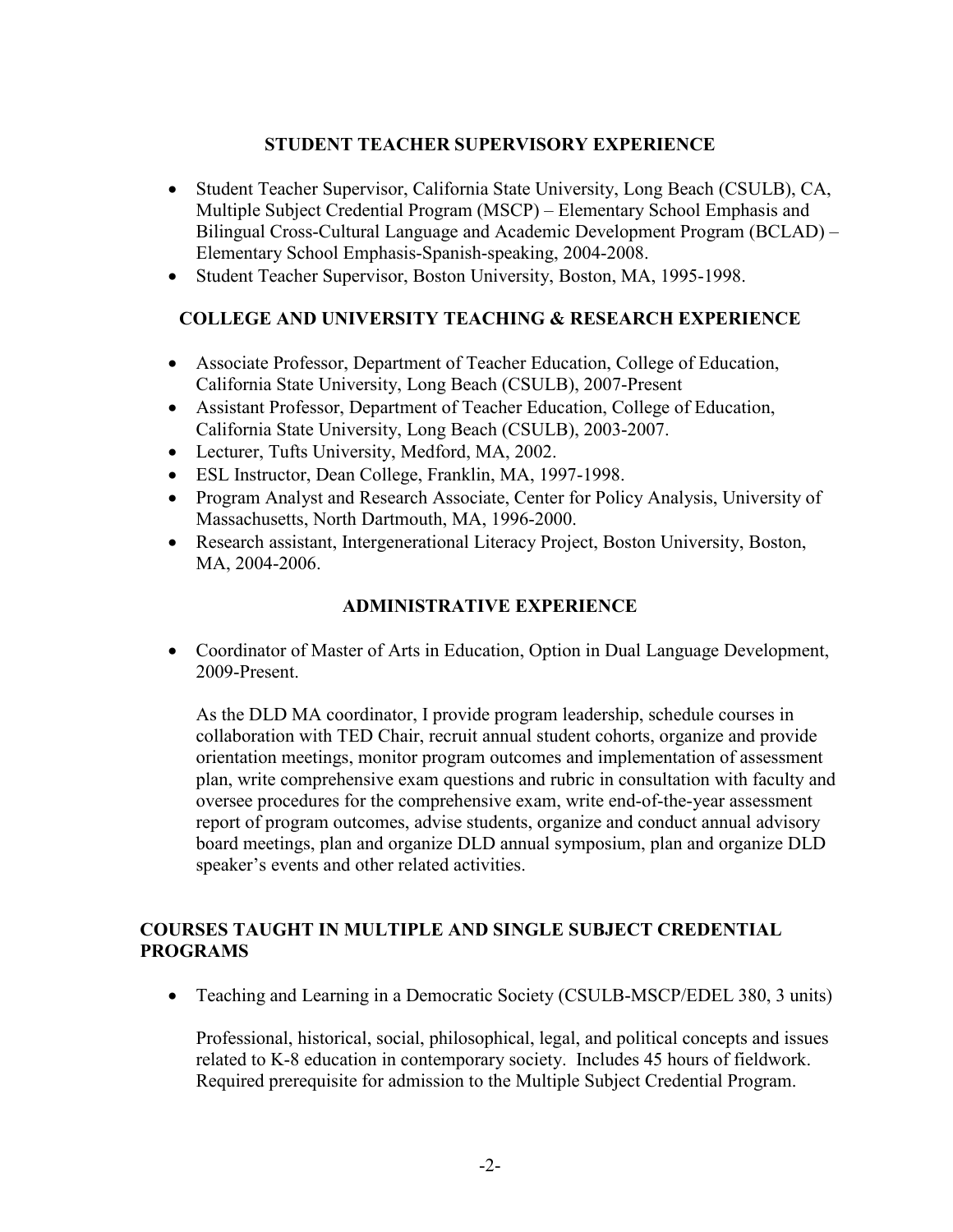• Teaching and Learning Reading, K-8 (CSULB/CED-MSCP/EDEL 452, 3 units)

The course covers the content, methods, and assessment for teaching reading. Topics include phonemic awareness, phonics, fluency, and comprehension (i.e., vocabulary and text). The course also examines the role of independent reading for proficient and delayed readers, and the use of technology in literacy development. Includes 10hours of fieldwork.

• Student Teaching in Diverse Classrooms (CSULB/CED-MSCP/EDEL 482, 3 units)

Emphasis on student teaching experiences in diverse, mainstreamed classrooms with English learners including students with disabilities and those identified as gifted. Includes supervision of field experiences and seminar meetings.

• Student Teaching in Bilingual Classrooms (CSULB/CED-MSCP/EDEL 482B, 3 units)

Emphasis on student teaching experiences with children of limited English proficiency and on primary language instruction. Includes supervision of field experiences and seminar meetings.

• Teaching Reading in Spanish and English, K-8, (CSULB/CED-BILA/EDEL 452B, 3 units)

Theory, research, and practice of teaching reading in two languages, including transfer of literacy skills from L1 to L2. Examines teacher beliefs and assumptions about literacy development among language minority students. Includes 10 hours of fieldwork.

• United States Secondary Schools: Intercultural Education (CSULB/CED-SS/EDSE 435, 3 units)

Critical reflection on multicultural education in a diverse society. Philosophy, history and sociology of education as fundamental to understanding contemporary secondary schools. Curriculum and student populations in the context of issues and controversies in education.

• Reading and Writing in the Secondary Schools (CSULB/CED-SSCP/EDSE 457, 3 units)

Emphasis on reading and writing assessment and instruction; textbook selection; vocabulary development; comprehension strategies; content area reading and study skills; writing instruction; English Language Development; the reading needs of less prepared, English language, and accelerated learners; and issues of diversity and equity.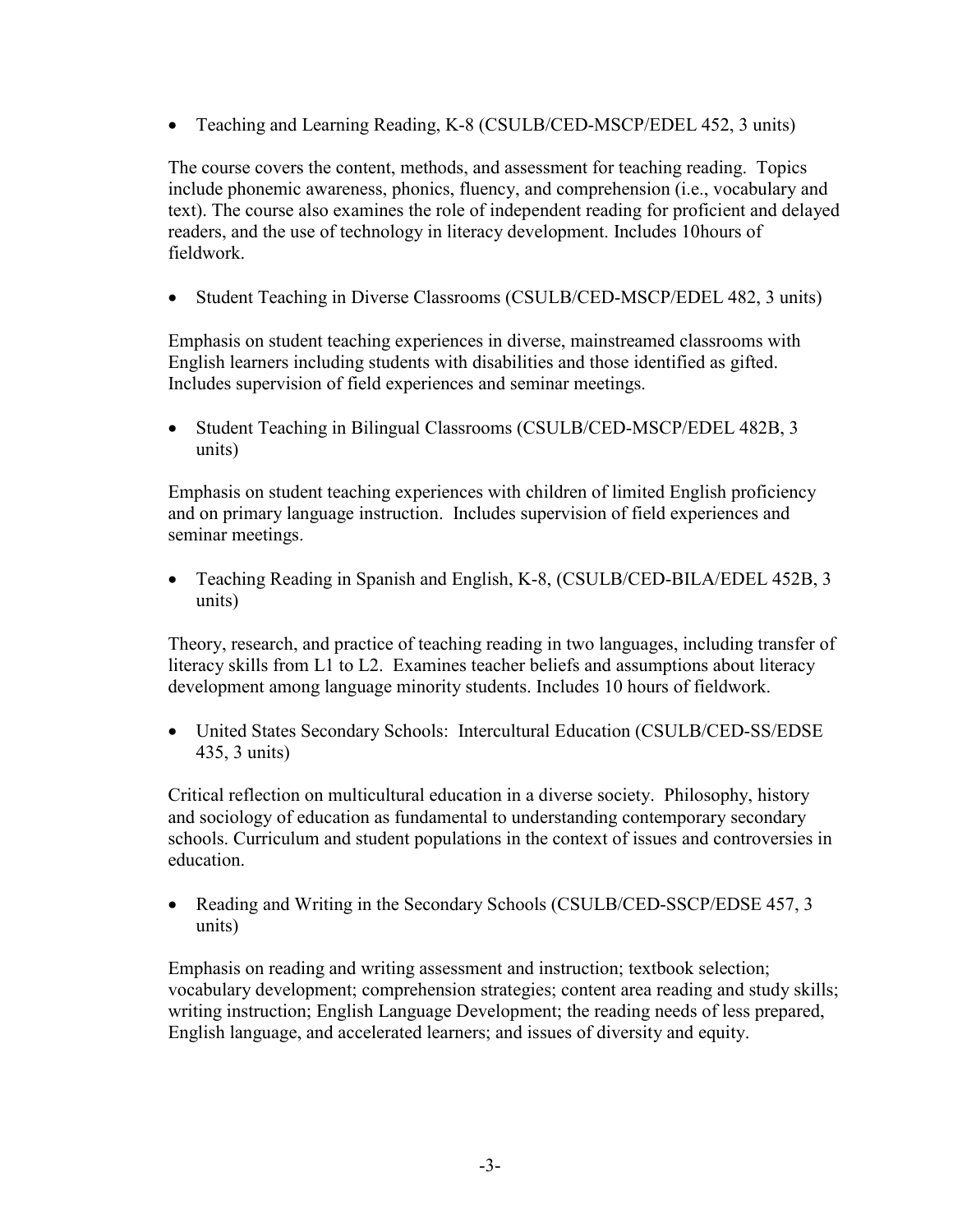### **COURSES TAUGHT IN MASTER OF ARTS IN EDUCATION DEGREE PROGRAMS – READING, DUAL LANGUAGE DEVELOPMENT & CURRICULUM & INSTRUCTION**

• Practicum in Teaching Reading/Language Arts, Reading Education Master Program (CSULB/CED-Reading/EDRG 559, 3 units)

Methods and intervention approaches for meeting the needs of struggling readers at various levels of reading acquisition, including tutoring or small-group instruction of students.

• Assessment of Literacy with Bilingual Students, Reading Education and Dual Language Development Masters' Programs, (CSULB/CED-DLD/EDRG 551b, 3 units)

Evaluation of measures, strategies, and materials used to assess literacy in bilingual students. Special emphasis on issues regarding the interpretation of assessment data, program placement, and instruction of English learners. Requires diagnostic assessment/instruction plan. Participation by speakers of languages other than Spanish is possible as literacy assessments in diverse languages become available

• Action Research Methods: Teachers as Inquirers (CSULB/CED-DLD & CI/EDCI 533, 3 units)

Examination of goals and features of action research, with focus on developing skills in data collection and analysis to support sustained action research as a teacher/researcher in classroom settings.

• Studies in Curriculum and Instruction (CSULB/CED/EDCI 500, 3 units)

Introduction to graduate study. Overview of curriculum and instruction as a field of inquiry. Reading critically and conducting educational research. Using reflective strategies to analyze and to improve professional practice.

• Contemporary Issues in Elementary and Secondary Education (CSULB/CED-C & I/EDCI 615, 3 units)

Advanced analysis of current trends and issues in specific areas of elementary and secondary education. In-depth exploration of research perspectives and societal factors that influence the direction of elementary and secondary education in the United States.

• Analysis of Curriculum, Instruction and Assessment (CSULB/CED-C & I/EDCI 625, 3 units)

Advanced study of curriculum design, instructional processes and student assessment through analysis of theory and research on teaching and learning. California K-12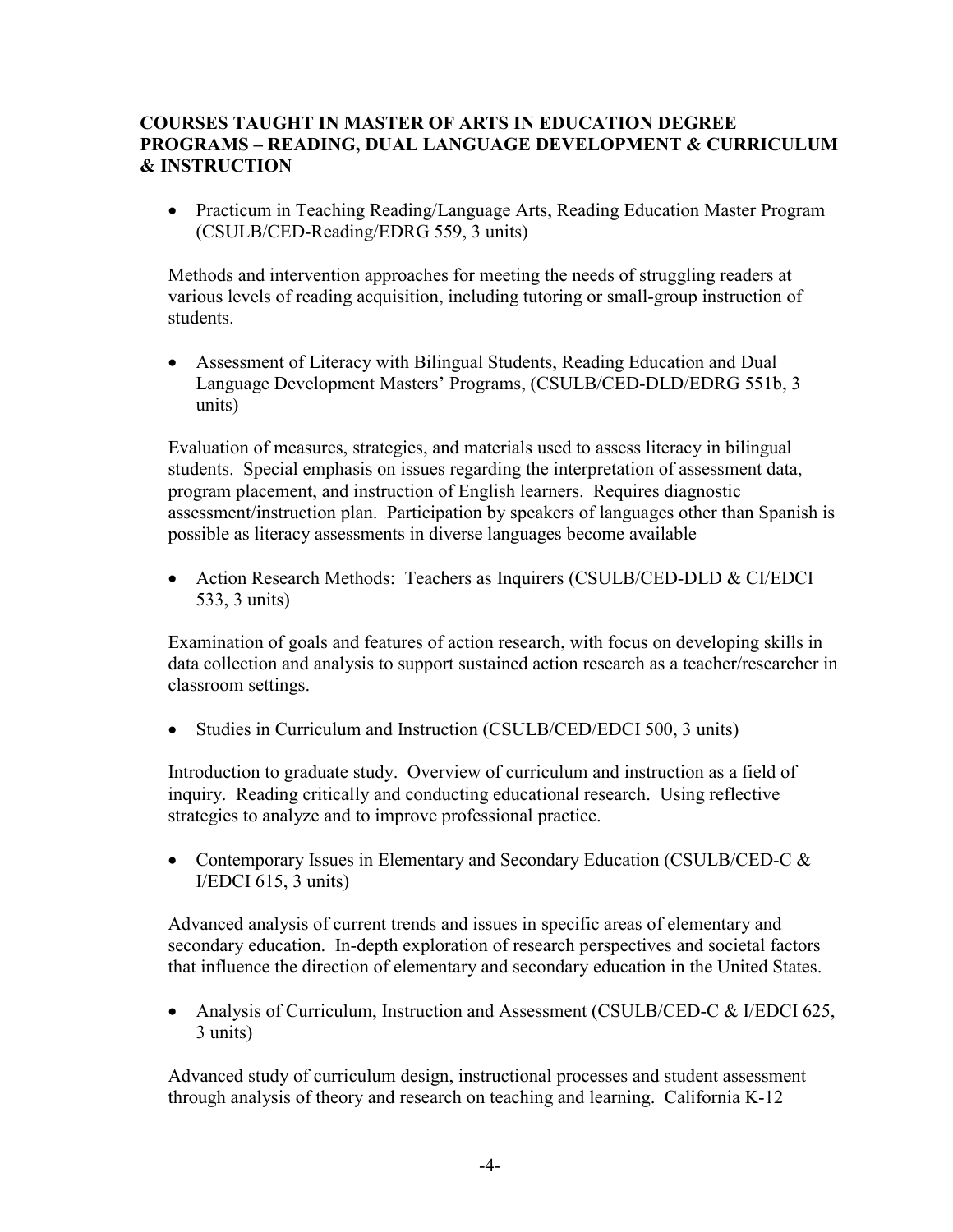Content Standards and the California Standards for the Teaching profession are used to evaluate curriculum, instruction and assessment.

• Interdisciplinary Approaches for the Acquisition of Literacy in the Elementary School Curriculum: Language Arts and Social Studies (CD/ED 116, Tufts University, Medford, Massachusetts)

Examines research-based components of a comprehensive or balanced literacy program for elementary students. Emphasizes an interdisciplinary approach and addresses the ways balanced literacy components can be integrated with the elementary school social studies curriculum.

# **PUBLIC SCHOOL EXPERIENCE**

(Provided 1-year service credit)

- Reading Resource Specialist, Brockton Public Schools, Brockton, MA, 1999-Spring 2003
- Title I Reading Teacher, Brockton Public Schools, Brockton, MA, 1998-1999
- Fourth Grade, Spanish Emphasis, Bilingual Classroom, New Bedford Public Schools, New Bedford, MA, 1987-1988
- Sixth Grade Gifted and Talented Programs, New Bedford Public Schools, New Bedford, MA, 1989-1995.
- Second Grade, Spanish Emphasis, Bilingual Classroom, San Antonio Independent School District, San Antonio, TX, 1984-1987.
- First and Third Grade, Spanish Emphasis, Bilingual Classroom, Los Angeles Unified School District, Los Angeles, CA, 1979-1984.

# **SCHOLARLY & CREATIVE ACTIVITIES**

#### **Grants (Authored/Awarded/Faculty Contributor/Advisory Board)**

**Funded**- U.S. Department of Education, Office of English Language Acquisition (OELA), National Professional Development, Grant, Dual Language Support through Technology Enhanced Programs and Strategies (Dual Language STEPS). University of Central Florida, Subject Expert/Advisory Board Member, **\$2,600,000.00**, 2018.

**Funded**- CSULB/CED Research, Scholarly and Creative Activities Award, **assigned time,** 3 units, The Role of Research for Teachers Improving Professional Growth in Culturally and Linguistically Diverse Settings, 2018.

Unfunded-National Professional Development Grant, Professional development for teachers in Bellflower Unified School District to improve ELLs educational outcomes. U.S. Department of Education, Office of English Language Acquisition. **\$1,045,000.00**, 2017.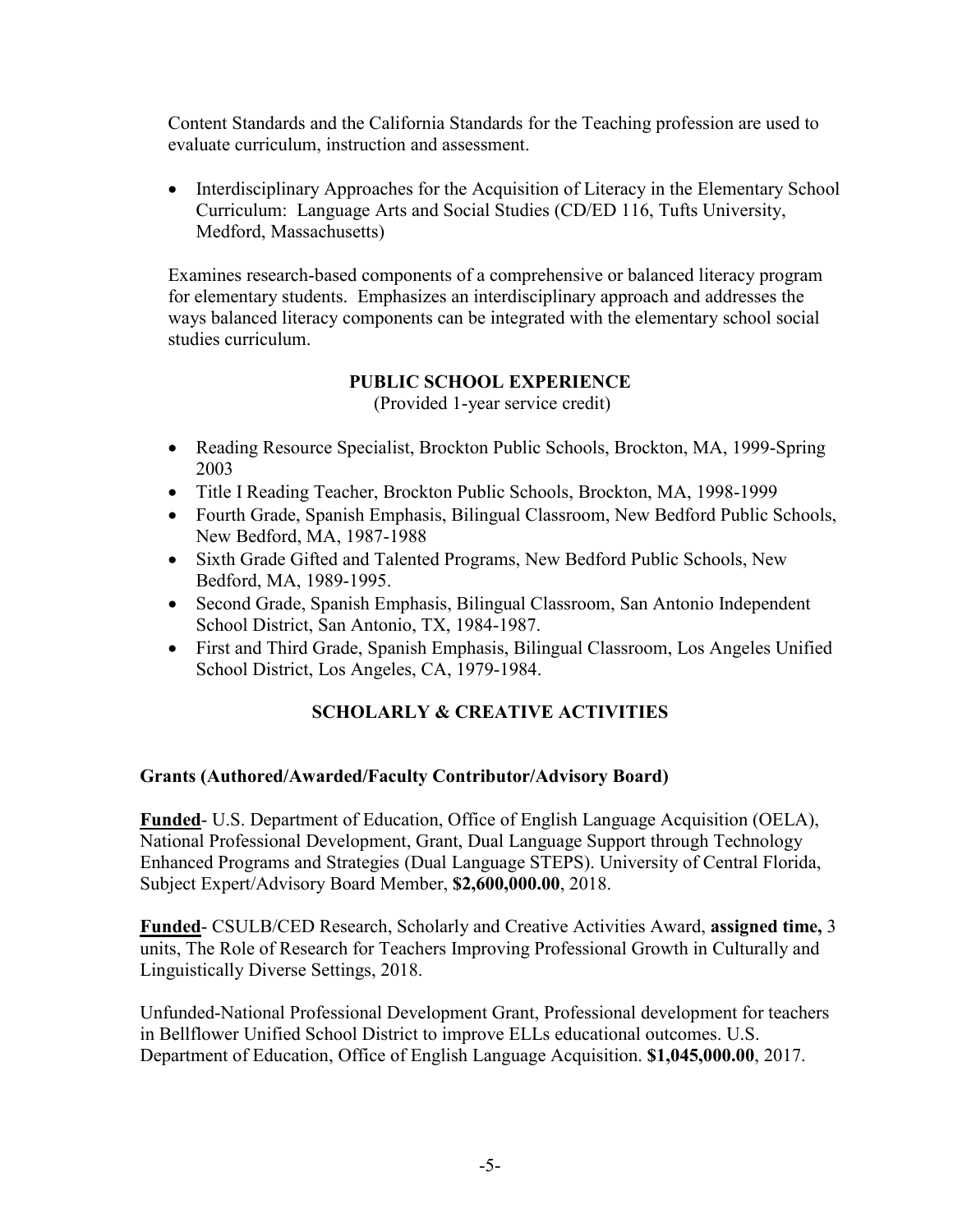**Funded**- CSULB/CED Research, Scholarly and Creative Activities Award, **assigned time**, 3 units, The Value of a Self-Assessment Tool for Improving Engagement in Reflective Inquiry Among Pre-Service Teacher Candidates, 2017.

**Funded**- California Commission on Teacher Education, BUENAS grant to create integrated bilingual teacher education program with BA and multiple subject credential  $\&$  bilingual authorization, **\$250,000,00,** Faculty Contributor, 2016.

**Funded**-Fund for the Improvement of Post-secondary Education (FIPSE) federal grant award Developing Teachers as Instructional Leaders, **\$299, 695.00**. Co-author and Co-principal investigator (2009-2012). **Principal Investigator.** 2013.

Unfunded-Promoting Post-baccalaureate Opportunities for Hispanic Americans (PPOHA) federal grant proposal for **\$523,477.00**-unfunded. Author and Principal Investigator. Hispanic Achieving Scholars (HAS) Program for Post-baccalaureate Candidates in Education At a CSU Hispanic Serving Institution, 2010.

**Funded**-CSULB/CED -Scholarly and Creative Activities Award, **assigned time**, 3 units, Improving English Learners' Fluency Using Peer-Assessment Techniques, 2008-2009.

**Funded**-CSULB/CED-Scholarly and Creative Award, **assigned time**, 3 units to investigate: An Examination of a Communication Model for Promoting Successful Parent-Teacher Conferences with English Learner Populations, 2007-2008.

**Funded**-CSULB - College of Education Assessment Grant award for **\$700.00.** Development of survey for identifying pre-service teachers' dispositions, 2006.

**Funded**-**Co-authored** an assessment grant proposal to understand the Reading/Language Arts Masters/Credential/Certificate programs on graduates' skills, knowledge and dispositions as instructional leaders in reading/language arts in local elementary and secondary schools. Award for one year, **\$6,000.00**, 2004.

**Funded**-Brockton Public Schools, Sole author of Comprehensive School Reform Demonstration Grant (CSRD). Grant award for three years, **\$150,000.00,** 2002- 2003/included with 1-year service credit.

**Funded**-Brockton Public Schools, Sole author of Challenge for Change Grant, Strategies for Supporting Students Learning in Bilingual and Mainstream Contexts. Grant award for one year, **\$5,000.00, 2002-2002,** included with 1-year service credit.

**Funded**-Brockton Public Schools, Sole author of Challenge for Change Grant, Improving Instructional Practice through Flexible Grouping and Learning Centers; **\$16,000.00,** 2001- 2002, included with 1-year service credit.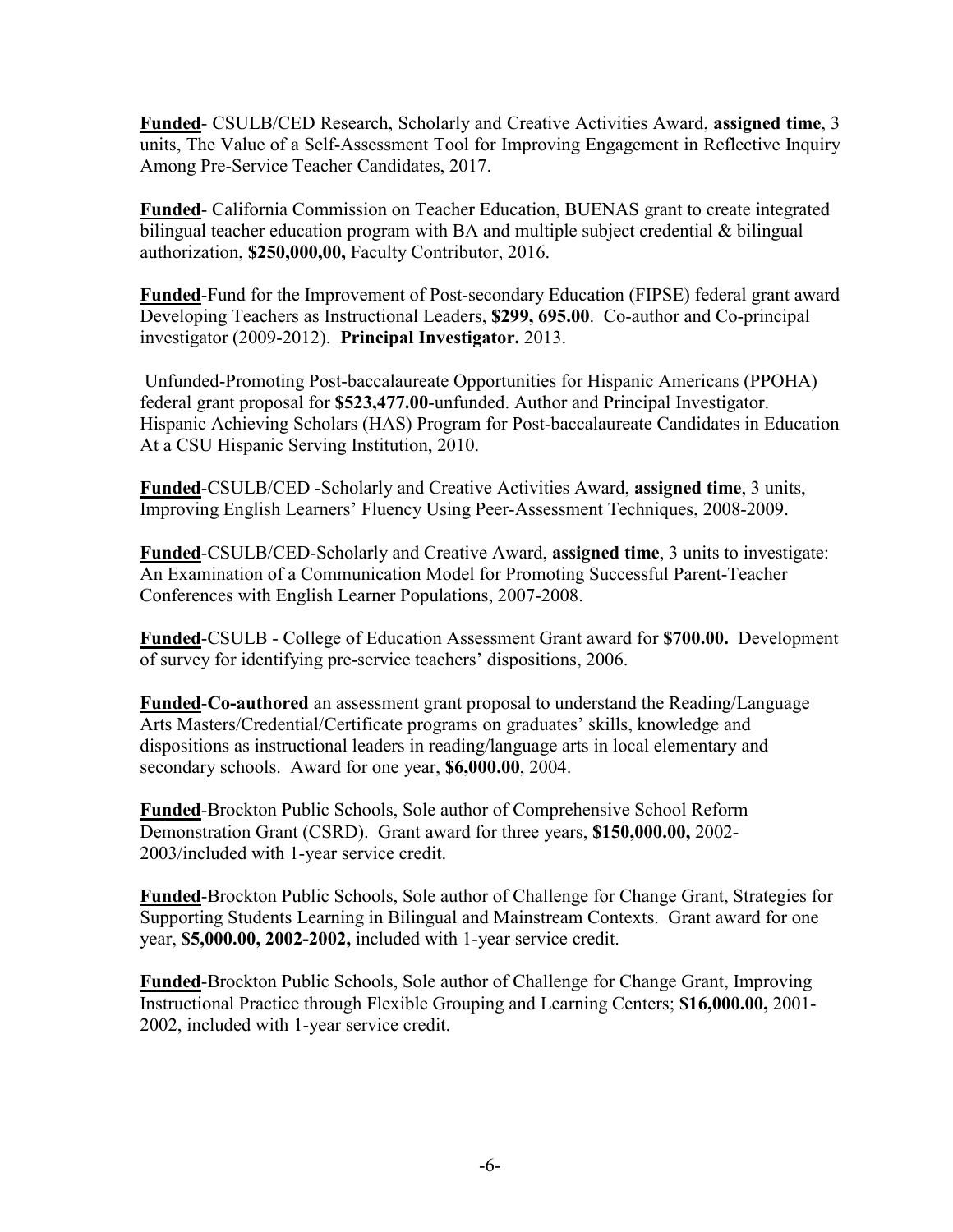### **Grant Consultation Activities**

- CED Academic Support Writing Coach/Specialist, 2018-2019 Student Success Funds.
- Grant consultation with Santa Clarita Schools, Albert Einstein Academy Charter School - Star Talk Grant. Designed professional development component for assessing Mandarin language learners bi-literacy skill development for district's grant proposal, 2014.
- Grant consultation with Culver City Unified School District- Foreign Language Assistance Program (FLAP) grant. Consulted on assessment component for district's grant proposal, 2009.

# **Publications**

- Masunaga, H., & Lewis, T. (2011). Self-perceived Dispositions that Predict Challenges
	- during Student Teaching: A Data Mining Analysis. *Issues in Teacher Education*.
- Lewis, T. & Rosas, E. (2009). Parental involvement and English language learners. In J. Coppola and E. Primas (Eds.), *English Learners: Reaching the Highest Level of English Literacy*, Newark, ED: International Reading Association, Inc.
- Paratore, J.R., Garnick, S., & Lewis, T. (1997). Watching teachers watch children talk about books. In J.R. Paratore and R.L. McCormack (Eds.), *Peer talk in the classroom: Learning from research* (pp.207-231), Newark, DE: International Reading Association, Inc.
- Lewis, T. (1996). Intercultural Communication: A Discourse Approach, *TESOL Quarterly*, 30(2), 366-368.
- Paratore, J.R., Homza, A., Krol-Sinclair, B.Lewis-Barrow, T., Melzi, G., & Haynes, H.(1995). Shifting boundaries in home and school responsibilities: The construction of home-based literacy portfolios by immigrant parents and their children. *Research in the Teaching of English,* 29(4), 367-389.

# **Professional Memberships**

- American Educational Research Association-AERA, 1993-Present.
- American Association of College for Teacher Education-AACTE, 2011.
- California Association of Bilingual Education CABE, 2003-Present.
- International Reading Association-IRA, 1996-Present.
- Second Language Literacy Commission for the International Reading Association-IRA, 2006-2008.

# **Faculty Sponsorship and Mentorship Activities**

• Faculty Sponsor for Visiting Scholar/CSULB Center for International Education Dr. Xia Yang, Associate Professor, School of Teacher Education, Nanjing Normal University, China, 2016-2017.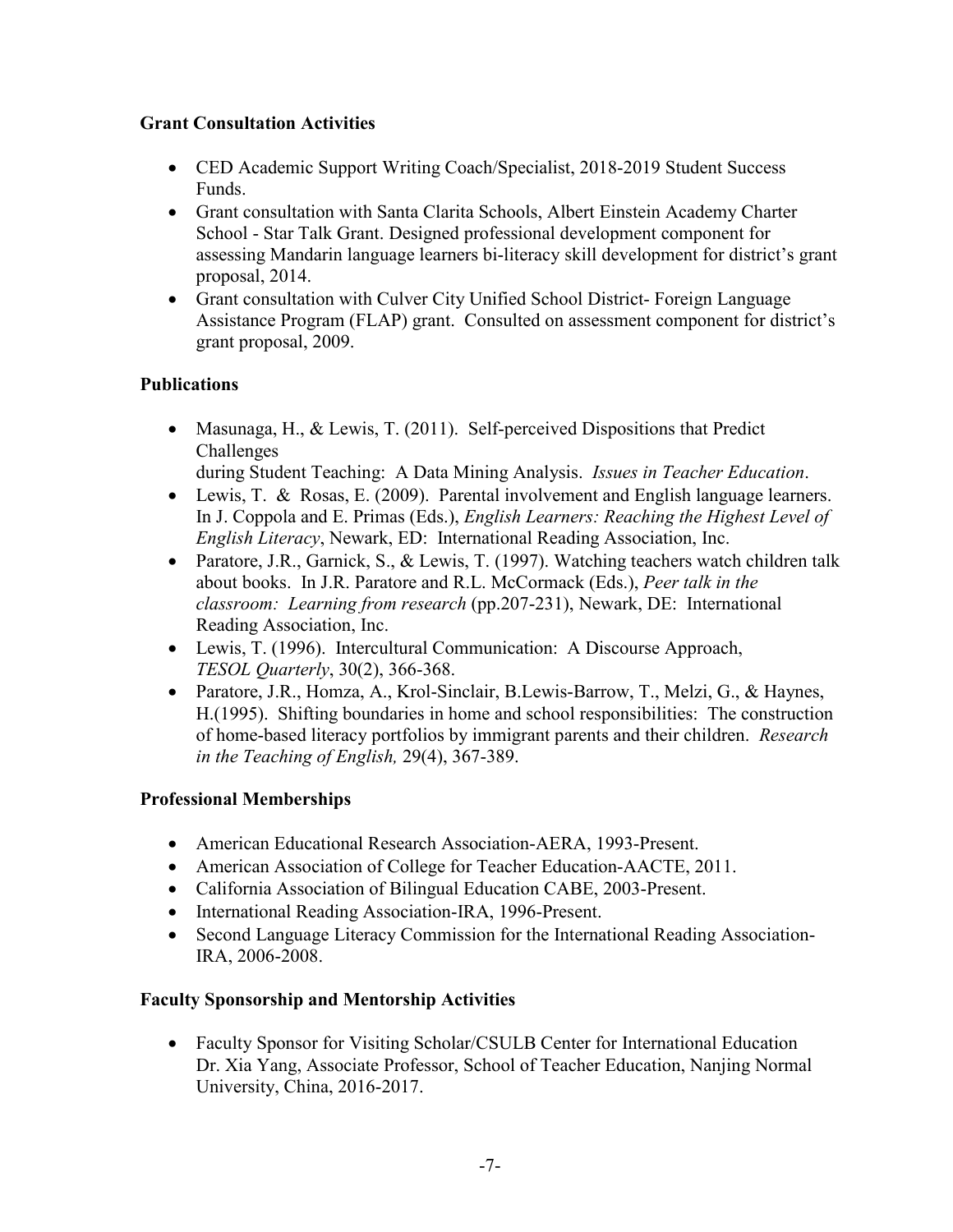• Faculty sponsor for Undergraduate Research Opportunity Program (UROP), Leslie Ariaz, Pre-service Teachers Perceptions About Their Engagement with Reflection, 2015.

### **Manuscript Referee Activities: Journal & Newsletter Reviews**

(Served on 2 editorial advisory boards during this review period, 2015-2020).

- Editorial Advisory Board, *Journal of Mathematics Education*, 2017-Present.
- Editorial Advisory Board /Associate Professors Council- *Journal of Global Education and Research* 2016-2018.
- *Marriage and Family Review*, 2008, Volume 43, Issue 3.
- *Asian Pacific American Newsletter Column for the National Association for Bilingual Education, NABE News Language Learners*, Winter/Spring 2007.
- *Issues in Teacher Education*, Special Journal Issue on Special Education, Spring 2007.
- *Research in the Teaching of English*, National Council of Teachers of English Journal (NCTE), 1998.

### **Conference Proposal Reviewer Activities**

- Global Conference on Education and Research, reviewed proposals related to  $2<sup>nd</sup>$ language acquisition and bilingualism, 2017-2019.
- American Educational Research Association (AERA) Reviewer for annual conference proposals, Family, School, Community Partnerships, Special Interest Group (SIG), 2012.
- America Association of Colleges for Teacher Education (AACTE) Reviewer for conference proposals, Strands, I, III, and IV, 2006.
- American Educational Research Association (AERA) Reviewer for conference proposals, Area G, Social Contexts in Education, 2005 & 2006.
- American Educational Research Association (AERA) Reviewer for conference proposals, Area K, Teacher Education, 2005 & 2006.

### **Conference Presentations**

(3 referred conference presentations during this review period, 2015-2020)

- Co-presentation with Ashley Harrel and Dorinda Peterson, Improving Dual Language Learners Linguistic Repertoire: Lessons from Conducting Classroom Action Research California Association for Bilingual Education (CABE), Long Beach, CA., March 21, 2019.
- Co-presentation with Dr. Malcolm Finney, Teachers' Perceptions of the Role of Research for Improving Teaching in Culturally and Linguistically Diverse Settings, Global Conference on Education and Research, University of Nevada, Las Vegas, April 19, 2018.
- Differentiating Instruction for English Learners in the Elementary, Middle, or High School Classrooms, California Association for Bilingual Education (CABE), San Francisco, CA March 25, 2016.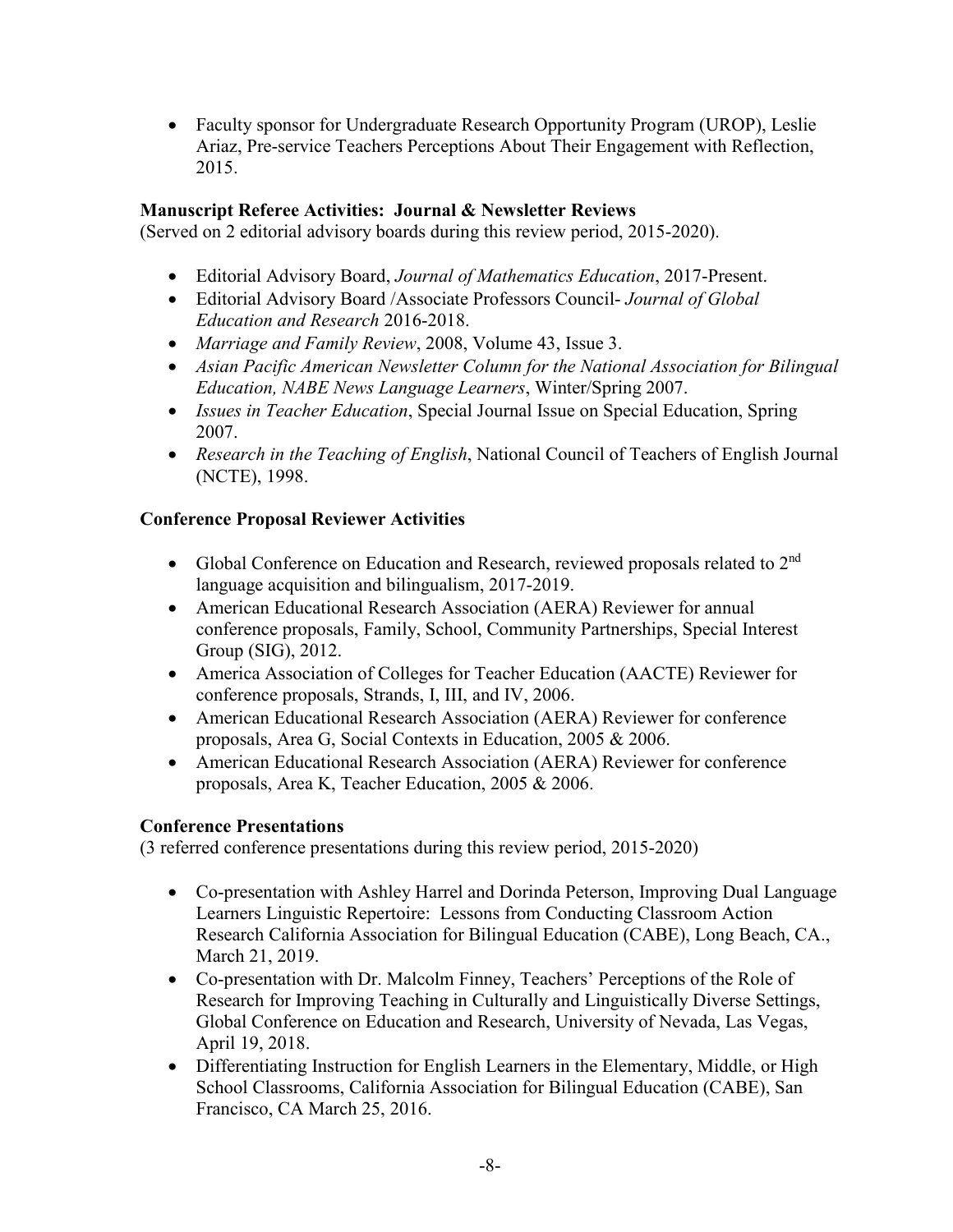- Chair, AERA-Family, School, Community Partnerships, Special Interest Group (SIG), Paper Session, *The Role of Parents from Diverse Cultures in Building Family Empowerment Systems in Schools*, American Education Association, San Francisco, CA., May 1, 2013.
- Co-presentation with Ann Bui and Veronica Zendejas, *The Role of Action Research for Improving Literacy Practices for Special Needs, English & Spanish Language Learners*, California Association for Bilingual Education, Long Beach, CA., February 14, 2013.
- Chair, AERA-Family, School, Community Partnerships, Special Interest Group (SIG), Paper Session, *Teacher Preparations and Home-School Partnerships*, American Education Research Association, Vancouver, British Columbia, Canada, April 15, 2012.
- Co-presentation with C. Martinez, *An Exploration of Successful and Challenging Aspects of Innovation in a Graduate Degree Program for Culturally and Linguistically Diverse Students*. 10th Annual Hawaii International Conference on Education, Honolulu, HI, January 7, 2012.
- Co-presentation with Mai Bui and Huang Do, *Attitudes Towards Vietnamese Heritage Language Maintenance: Parents' and Students Perspectives*. National Association of Asian and Asian Pacific Educators (NAAPE). Long Beach, CA, October 7, 2011.
- Co-Presentation with H. Masunaga, *The Benefits of Examining Teacher Candidates' Dispositions from a Developmental Perspective*, American Association of Colleges for Teacher Education (AACTE), February 26, 2011.
- Co-Presentation with H. Masunaga, *Predicting Success and Challenges in Student Teaching from Self-rating Measures of Teacher Dispositions*, American Association of Colleges for Teacher Education (AACTE), February 25, 2011.
- Co-presentations with Lucero Chavez, Anamay del Real, Georgina Perez) *Improving Differentiated Instruction through Assessment Practices and Action Research*, California Association for Bilingual Education-CABE, Long Beach, CA, March 25, 2011.
- *The Efficacy of a Peer-assessment Model for Improving English Language Learners Reading Fluency*, *International Reading Association-IRA*, Chicago, IL, April 25, 2010.
- Co-presentation with Ruth Piker, *Improving Parent-Teacher Relationships within Latino School Populations*, Para-Educator/Parent Conference, California Association for Bilingual Education, Region 3, Los Angeles County, Pasadena Convention Center, Pasadena, CA, April 24, 2008.
- *Factors Influencing BCLAD Pre-service Teachers in Becoming Bilingual Educators*, California Association for Bilingual Education-CABE, San Jose, CA., March 7, 2008.
- Co-presentation with Olga Rubio, *Exploring Pre-service Teachers Motivational Factors in Pursuing a Career in Bilingual Education*. National Association for Bilingual Education-NABE, Tampa, FL.*,* February 7, 2008.
- *Creating a Common Ground for Improving Literacy Instruction through a Collaborative Professional Development Model: One School's Journey*, International Reading Association-IRA, Toronto, Canada, May 15, 2007.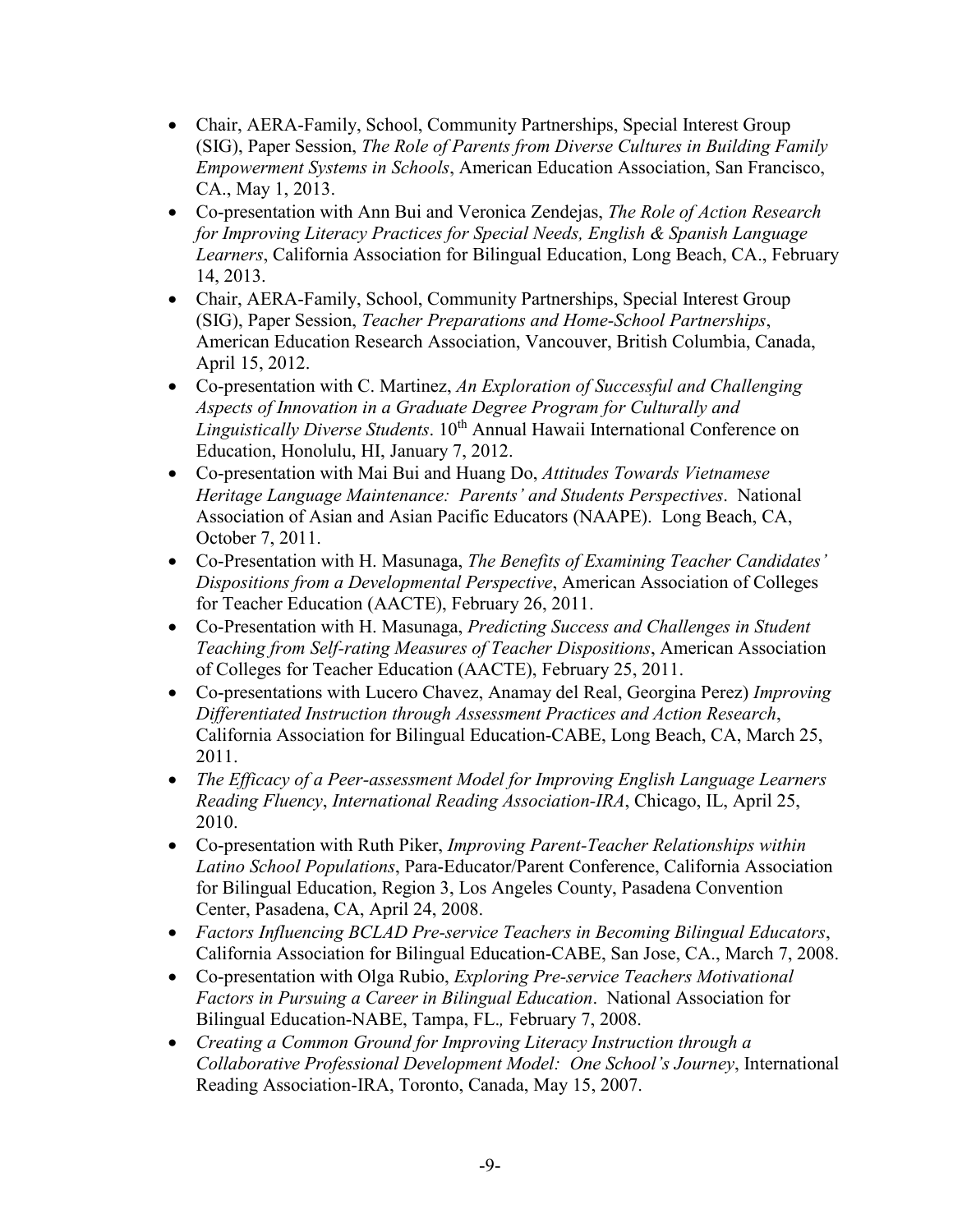- *Assessing Pre-service Teachers' Professional Dispositions: Benefits and New Challenges*, American Association of Colleges for Teacher Education-AACTE, New York, New York, February 26, 2007.
- *Improving the Mentoring of Pre-service Teachers' Professional Dispositions*, Association of Teacher Educators-ATE, San Diego, California, February 20, 2007.
- *Evaluating Pre-service Teachers' Professional Dispositions: A Tool for Self-Assessment and Reflection,* American Association of Colleges for Teacher Education-AACTE, San Diego, CA, January, 31, 2006.
- *Examining the Homework Practices of Parents to Support ELLs School Success*, Poster Session, 5th Annual Hawaii International Conference on Education, Honolulu, HI, January 8, 2006.
- *Parental Involvement in Children's English Language Learning*, National Reading Conference 55th Annual Meeting*-NRC*, Miami, FL, December 2, 2005.
- *Case Study Methods in Teacher Education: Who Benefits?* Round Table Discussion, American Educational Research Association-AERA, Montreal, Canada, April 14, 2005.
- *I Don't Understand What I Just Read! Strategies for Improving Students' Understanding of Informational Text*. Title I Dissemination Project Statewide Conference, Hyannis, MA, May 7, 2003.
- *Parent-teacher Conferences. Is Anyone Listening?* Paper Session, American Educational Research Association-AERA, Chicago, IL, April, 2003.
- *Case Studies of Negotiated Literacy Assessments between Parents and Teachers in an Elementary Urban School Population.* Roundtable Session, Massachusetts Reading Association (MRA) and the Massachusetts Association of College and University Reading Educators (MACURE), Sturbridge, MA, March 14, 2003.
- *Creating a Common Ground for Implementing Best Practices in Comprehensive Literacy Programs: Case Studies of Effective Professional Development Practices in an Urban School Setting*. Massachusetts Reading Association-MRA, Sturbridge, MA, March 14, 2003.

# **Invited Professional Development Presentation**

(2 invited professional development presentations during this review period, 2015-2020)

- University of Costa Rica-Heredia, Invited talk to pre-service secondary teacher candidates, 2019.
- CSULB College of Education Graduate Cultural Initiative. Professional Development Institute-Session II, Advanced Academic Writing and Research Skills, Genres of Writing: Opinion, Practitioner, Policy and Research Studies, February 20, 2010, October 16, 2010, October 20, 2012, Spring 2016
- Parents' Attitudes Towards their Children's Bilingualism and Biliteracy, Anaheim School District, May 2009.
- Reading Institute for Academic Preparation (RIAP), California State University, Long Beach, California, May 22, 2004
- Reading Institute for Academic Preparation, (RIAP), California State University, Long Beach, Anaheim, California, June 21, 2004.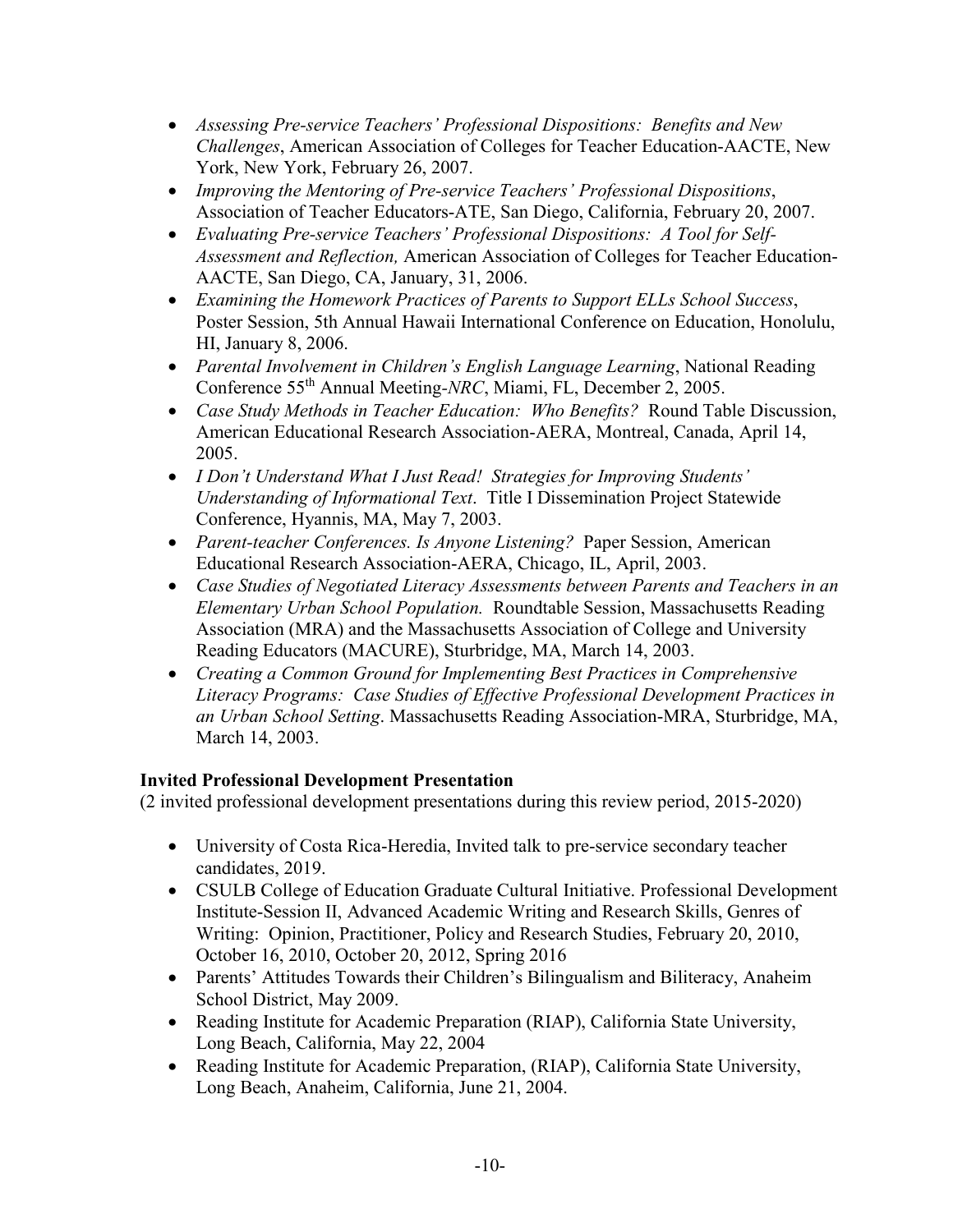### **SERVICE**

### **CSU System-wide Committees**

- CSU Center for the Advancement of Reading and Writing, 2019-present.
- CSU Bilingual Authorization Committee, 2019-Present

#### **University Committees**

- Chair, University Library Committee, University, 2010-2012.
- Teacher Preparation Committee, University, 2007-2010.
- Chair, CSU/CFA Affirmative Action, University, 2008-2010.
- Partners for Success, Faculty Mentor for First Generation College Students,
- University, 2008-2009.
- Chair, CFA, CED Dean Search Committee/Interview Panel, University, 2008.
- Nominations Committee, Academic Senate, University, 2007-2006,
- Discontinuance Panel for Liberal Studies, Track 2 Teacher Education Credential,
- Program, Academic Senate, University, 2007-2006.
- Academic Senate Representative, University, 2005-2007,

### **College of Education Committees**

- Chair, Sabbatical Review Committee, College of Education, 2020
- Monthly Meeting Planning Committee, College of Education, 2018-2019.
- Chair, Faculty Council, College of Education, 2017-2018,
- Assessment Committee, Dean's Designee, College of Education, 2016-2019
- Graduate Coordinator's/Graduate Studies Committee, College of Education, 2009- Present
- Curriculum Committee, College of Education, 2009-2011.
- Technology Committee, College of Education, 2005-2007.

### **Teacher Education Department Committees**

- Single Subject Search Committee Member, 2019.
- Faculty Council, Teacher Education Department Faculty Representative, 2016-2019.
- Chair, Evaluation of Lecturers, 2016-2018.
- Chair, Grade Appeals Committee, 2014-2016.
- Field Experiences, Ad Hoc, 2011-2013.
- Technology, Ad Hoc, CSULB, 2011-2013.
- Chair, Curriculum Committee, 2003-2009.
- Strategic Planning Committee, 2003-2005.
- Admissions and Standards, 2004-2006.
- Evaluation of Lecturers, 2004-2006.